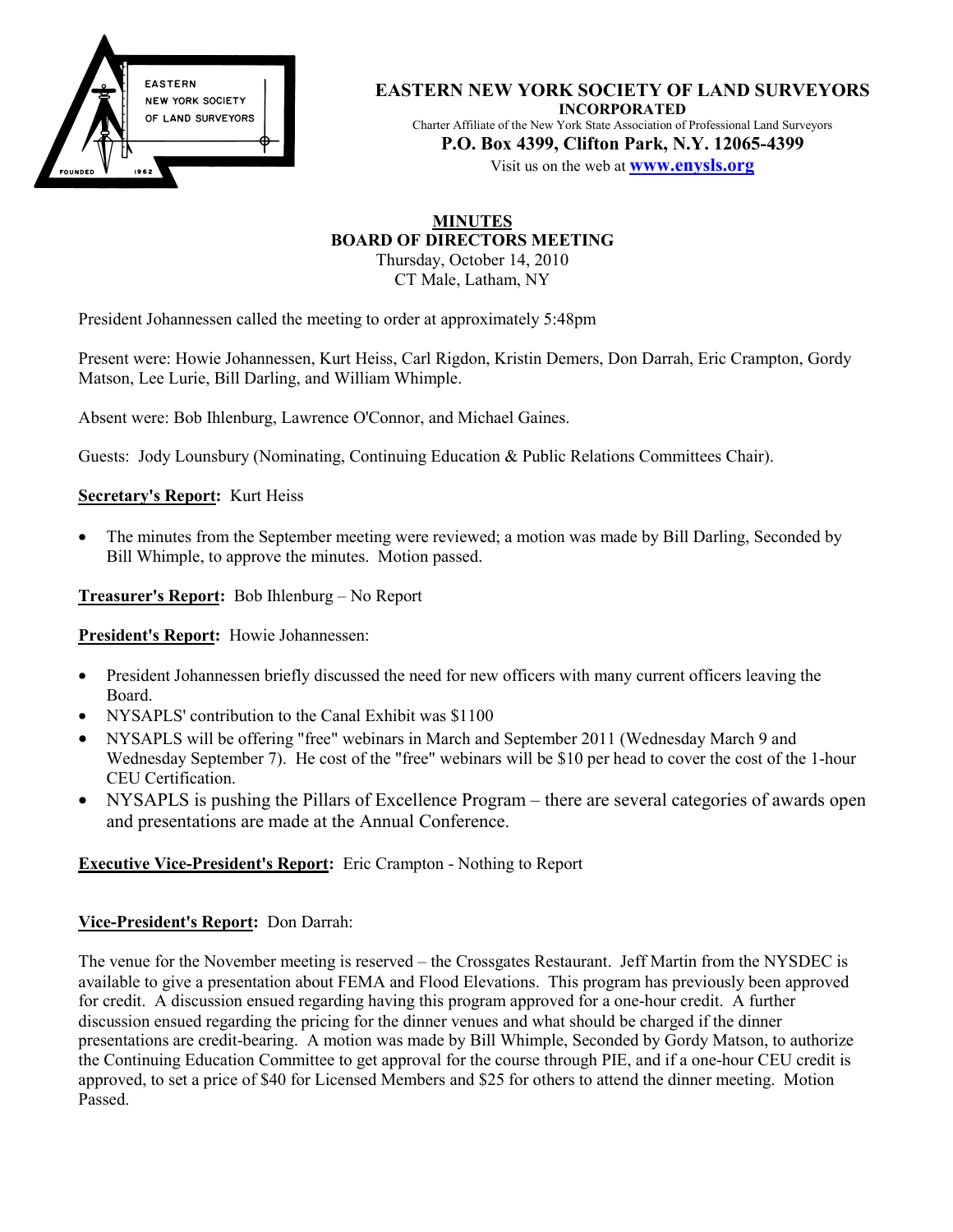# **Committee Reports:**

# -----Standing Committees-----

Constitution & By-Laws: Kurt Heiss –

• The proposed revisions are on schedule and will be included with the annual ballot mailing in November.

Scholastic Development: Kristin Demers:

The due date for scholarship applications is tomorrow  $(10/15/2010)$ , and to date only two applications have been received.

Ethics and Business Practices: Don Darrah – Nothing to Report

Continuing Education: Jody Lounsbury –

See Vice-President's Report above.

Finance: Bill Darling:

• Bill presented a Proposed 2011 budget to the Board. The Board discussed several aspects of the budget and a number of unnecessary/obsolete line items were removed. A motion was made by Kurt Heiss, seconded by Kristin Demers, to approve the Proposed Budget as revised. Motion Passed (Proposed Budget Attached).

Membership: Kurt Heiss:

• The list of lapsed members has been compiled by NYSAPLS and forwarded. The list was circulated so that individual BOD members could make personal calls to any lapsed members they know. An e-mail will be sent to the lapsed members announcing the November 1<sup>st</sup> cutoff date for renewals without a reinstatement fee, and mentioning that lapsed members will be removed from the Proprietor List after that date.

Legislative: Larry O'Connor – No Report

Program: Bill Whimple –

• See Vice-President's Report above.

Public Relations: Jody Lounsbury – Nothing to Report

Technical Information: Eric Crampton – Nothing to Report

# **EASTERN NEW YORK SOCIETY OF LAND SURVEYORS, INC.**

| President: C. Howard Johannessen           | <b>Bill Darling</b> | 2011 | C. Howard Johannessen | 2012 | <b>Eric Crampton</b> | 2013                                    |
|--------------------------------------------|---------------------|------|-----------------------|------|----------------------|-----------------------------------------|
| <b>Exec. Vice-President: Eric Crampton</b> | Kurt Heiss          | 2011 | <b>Gordon Matson</b>  | 2012 | <b>Don Darrah</b>    | 2013                                    |
| Vice-President: Don Darrah                 | Robert J. Ihlenburg | 2011 | Lawrence J. O'Connor  | 2012 | Carl Rigdon          | 2013                                    |
| Secretary: Kurt Heiss                      | <b>Lee Lurie</b>    | 2011 | Kristin Demers        | 2012 | <b>Mike Gaines</b>   | 2013                                    |
| Treasurer: Robert J. Ihlenburg             |                     |      |                       |      |                      | <b>Past President - William Whimple</b> |

**Director N.Y. State Assoc. of Professional Land Surveyors - C. Howard Johannessen (518) 439-9981 Director N.Y. State Assoc. of Professional Land Surveyors - Eric Crampton (518) 786-7400** President's Address - P.O. Box 454, West Sand Lake, NY 12196 - cjohannessen@nycap.rr.com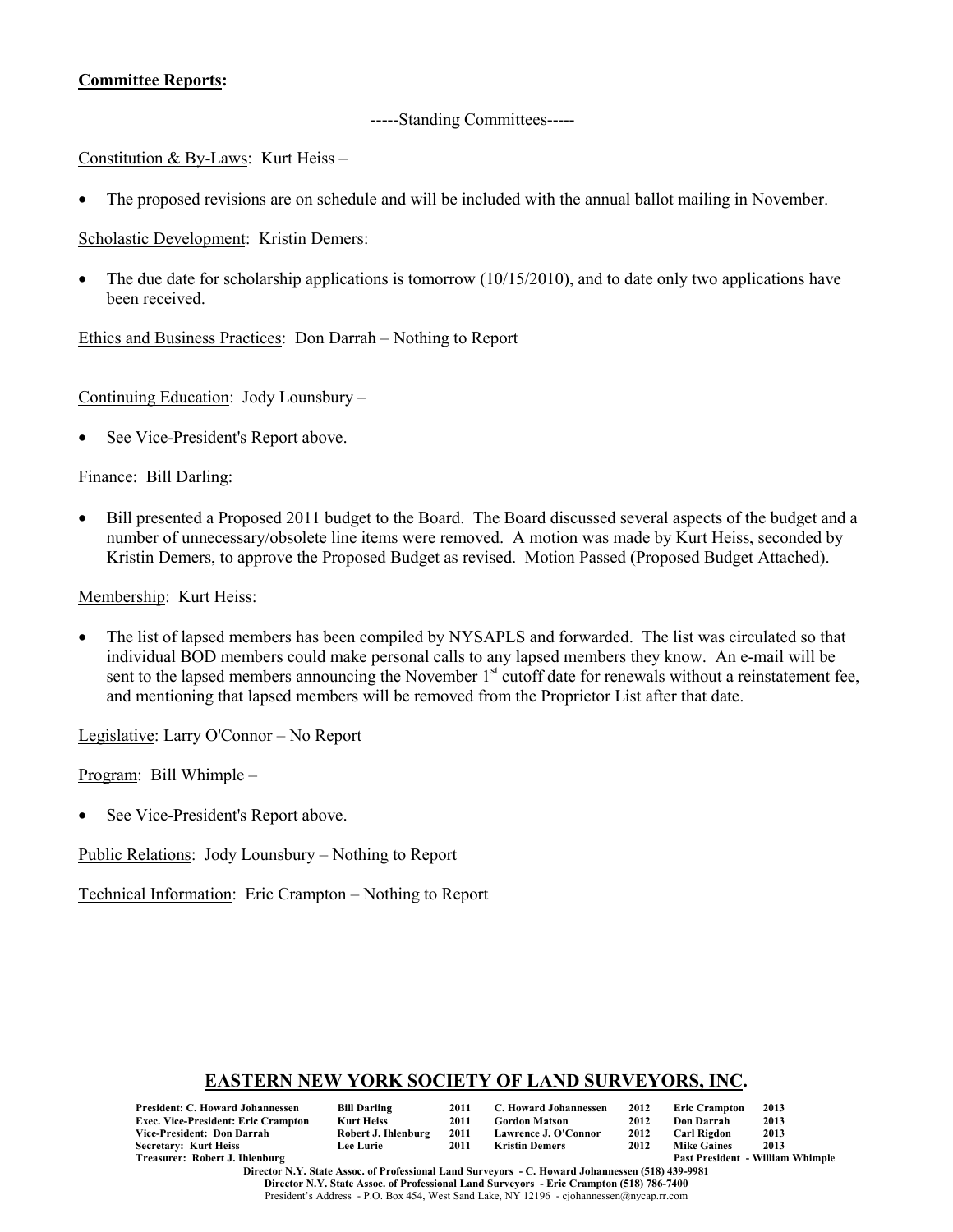-----Temporary and Ad-hoc Committees-----

Website and Archival Information: Kurt Heiss – Nothing to Report

Conference Committee 2012: Brian Magee – Written Report Submitted (attached)

Nominating Committee 2010: Jody Lounsbury:

• A full slate of candidates has been assembled, including three Senior Members and two Associate Members (written report attached).

## **Old Business:**

No Old Business

## **New Business:**

• President Johannessen asked if ENYSLS should have a Conference Journal ad as in past years. It was mentioned that the Early Bird deadline had passed. A discussion ensued regarding the various size choices available and the contents of a possible ad. A motion was made by Don Darrah, Seconded by Bill Whimple, for ENYSLS to purchase a full-page Conference Journal ad displaying the names of members (as in past years) and with a note "See you in Saratoga in 2012." Motion Passed. Secretary Heiss will produce the ad.

A motion to adjourn was made by Don Darrah, seconded by Carl Rigdon, and the meeting was adjourned at approximately 7:40pm.

**The next meeting of the ENYSLS Board of Directors will be held on Thursday, November 11, 2010, at the Crossgates Restaurant in Albany, NY, in conjunction with the ENYSLS Annual Meeting.**

> Respectfully Submitted, **Kurt J. Heiss, L.S. ENYSLS Secretary** heisskj953@roadrunner.com

## **EASTERN NEW YORK SOCIETY OF LAND SURVEYORS, INC.**

| President: C. Howard Johannessen    | <b>Bill Darling</b> | 2011 | C. Howard Johannessen | 2012 | <b>Eric Crampton</b> | 2013                                    |
|-------------------------------------|---------------------|------|-----------------------|------|----------------------|-----------------------------------------|
| Exec. Vice-President: Eric Crampton | Kurt Heiss          | 2011 | <b>Gordon Matson</b>  | 2012 | Don Darrah           | 2013                                    |
| Vice-President: Don Darrah          | Robert J. Ihlenburg | 2011 | Lawrence J. O'Connor  | 2012 | Carl Rigdon          | 2013                                    |
| Secretary: Kurt Heiss               | <b>Lee Lurie</b>    | 2011 | Kristin Demers        | 2012 | <b>Mike Gaines</b>   | 2013                                    |
| Treasurer: Robert J. Ihlenburg      |                     |      |                       |      |                      | <b>Past President - William Whimple</b> |

**Director N.Y. State Assoc. of Professional Land Surveyors - C. Howard Johannessen (518) 439-9981 Director N.Y. State Assoc. of Professional Land Surveyors - Eric Crampton (518) 786-7400** President's Address - P.O. Box 454, West Sand Lake, NY 12196 - cjohannessen@nycap.rr.com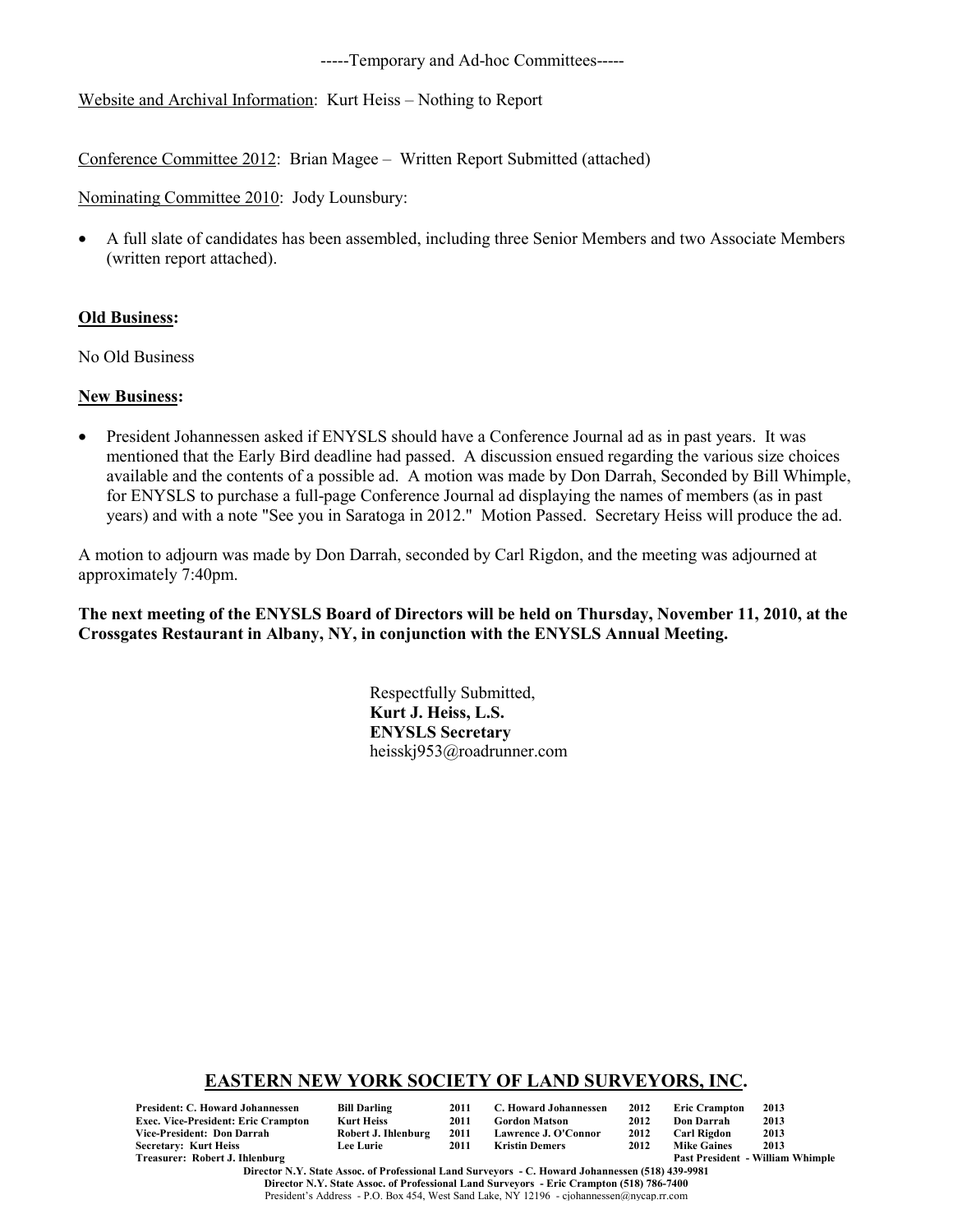| 2011 EASTERN SOCIETY OF SURVEYOR      |                            |                         |                          |                            | <b>IS PROPOSED BUDGET</b> |                          |                         | (10/14/10)              |                         |                          |                    |                                   |                      |
|---------------------------------------|----------------------------|-------------------------|--------------------------|----------------------------|---------------------------|--------------------------|-------------------------|-------------------------|-------------------------|--------------------------|--------------------|-----------------------------------|----------------------|
|                                       | <u>ភិ</u>                  | Feb                     | March                    | April                      | γāγ                       | June                     | July                    | اپي                     | <b>Sept</b>             | ğ                        | ş                  | Dec                               | ēā                   |
| <b>INCOME</b>                         |                            |                         |                          |                            |                           |                          |                         |                         |                         |                          |                    |                                   |                      |
| MEMBERSHIP DUES                       | 0.00                       | $rac{8}{5}$             | 0.00                     | 0.00                       | 1,725.00                  | 0.00                     | 8 8<br>이                | 0.00                    | 1,725.00                | 0.00                     |                    | 0.00                              | 3,450.00             |
| <b>BEQUESTS</b>                       | $\overline{0.00}$          |                         | $\frac{0.00}{\sqrt{10}}$ | 0.00                       | 0.00                      | $\frac{0.00}{\sqrt{10}}$ |                         | $\overline{0.00}$       |                         | $\frac{0.00}{\sqrt{10}}$ | $\frac{1}{2}$      | $\frac{0.00}{\sqrt{10}}$          | 0.00                 |
| RAFFLE INCOME                         |                            |                         | $\frac{50.00}{200.00}$   |                            | $\frac{50.00}{200.00}$    |                          |                         |                         | $rac{18}{\sqrt{25}}$    |                          |                    |                                   | 200.00               |
| <b>MORKSHOP COURSES</b>               | 200.00                     |                         |                          |                            |                           |                          |                         |                         |                         |                          |                    |                                   |                      |
| <b>JVEST INCOME</b>                   |                            |                         |                          |                            |                           |                          |                         |                         |                         |                          |                    | 0.00                              |                      |
| <b>STINSAN</b>                        |                            |                         |                          |                            |                           |                          |                         |                         |                         |                          |                    | 0.00                              | 0.00                 |
| (30)<br>DINNER MONEY<br>Income totals | 1,100.00<br>900.00         | 00.0<br>0.00            | 1,150.00<br>900.00       | 00.0<br>0.00               | 2,875.00<br>900.00        | 00.0<br>0.00             | 00.0<br>0.00            | 00.0<br>0.00            | 2,875.00<br>900.00      | 00.0<br>0.00             | 950.00<br>900.00   | $\frac{0.00}{\sqrt{100}}$<br>0.00 | 4,500.00<br>8,950.00 |
| <b>EXPENSES</b>                       |                            |                         |                          |                            |                           |                          |                         |                         |                         |                          |                    |                                   |                      |
| <b>GENERAL MEMBERSHIP</b>             |                            |                         |                          |                            |                           |                          |                         |                         |                         |                          |                    |                                   |                      |
| DINNER MEETINGS                       | 900.00                     |                         | 900.00                   |                            | 900.00                    |                          | 0.00                    | 0.00                    | 900.00                  |                          | 900.00             |                                   | 4,500.00             |
| <b>SHADOW DAY</b>                     | 0.00                       | $\frac{0.00}{\pi}$      | 400.00                   | $\frac{0.00}{\frac{1}{2}}$ | $\frac{8}{10}$            | $\overline{0.00}$        | 0.00                    | $\frac{0.00}{\sqrt{2}}$ | $\frac{0.00}{\sqrt{1}}$ | $\frac{0.00}{\sqrt{2}}$  | 0.00               |                                   | 400.00               |
| <b>CHECKS</b><br>BANK SERVICE         | $\frac{0.00}{\sqrt{2}}$    | $\frac{0.00}{\pi}$      | $\overline{0.00}$        | 35.00                      | $\frac{80}{20}$           | $\frac{0.00}{\sqrt{10}}$ | $\frac{8}{10}$          | $\overline{0.00}$       | 35.00                   | $\frac{8}{10}$           | $\frac{0.00}{\pi}$ | 0.00                              | 70.00                |
| <b>MEMORIALS</b>                      | 20.00                      | 20.00                   | $\frac{20.00}{5}$        | 20.00                      | 20.00                     | 20.00                    | 20.00                   | 20.00                   | 20.00                   | 20.00                    | $\frac{20.00}{20}$ | 20.00                             | 240.00               |
| <b>SCHOLARSHIPS</b>                   | $\overline{0.00}$          | 2,000.00                | $\overline{0.00}$        | $\overline{0.00}$          | $\overline{0.00}$         | $\overline{0.00}$        | $\frac{0.00}{\pi}$      | $\overline{0.00}$       | $rac{10}{100}$          | $\frac{0.00}{\pi}$       | $\frac{0.00}{\pi}$ | $\overline{0.00}$                 | 2,000.00             |
| <b>PROGRAMS</b>                       | 0.00                       | 0.00                    | 0.00                     | <b>SC</b>                  | 0.00                      | 0.00                     | 0.00                    | 0.00                    |                         | 0.00                     | $\frac{100}{20}$   | 0.00                              | 0.00                 |
| <b>VEB SITE</b>                       |                            | 40.00                   |                          |                            |                           |                          |                         |                         |                         |                          |                    |                                   | 40.00                |
| Ĕ<br>VIARKETING<br><b>NSURANCE</b>    | 500.00                     | 0.00                    | 0.00                     | 0.00                       | 0.00<br>250.00            | 0.00                     | 0.00                    | 0.00                    | 290.00                  | 0.00                     | 0.00               | 0.00                              | 1,040.00<br>0.00     |
| CONVENTION                            | 0.00                       | $\frac{8}{10}$          | 0.00                     | $\overline{0.00}$          | 0.00                      | $\frac{0.00}{\sqrt{2}}$  | $\frac{0.00}{\sqrt{2}}$ | $\overline{0.00}$       | 0.00                    | $\frac{8}{10}$           | $\overline{0.00}$  | $\overline{0.00}$                 | $\overline{0.00}$    |
| <b>MEMBERSHIP TOTALS</b>              | 1,420.00                   | 2,060.00                | 1,320.00                 | 55.00                      | 1,170.00                  | 20.00                    | 20.00                   | 20.00                   | 1,245.00                | 20.00                    | 920.00             | 20.00                             | 8,290.00             |
|                                       |                            |                         |                          |                            |                           |                          |                         |                         |                         |                          |                    |                                   |                      |
| OF DIRECTORS<br><b>BOARD</b>          |                            |                         |                          |                            |                           |                          |                         |                         |                         |                          |                    |                                   |                      |
| SONITINN                              | 0.00                       | 0.00                    | 0.00                     | 00.0                       | 0.00                      | 0.00                     | 0.00                    | 0.00                    | 0.00                    | 100.00                   | 0.00               | 0.00                              | 100.00               |
| POSTAGE                               | 0.00                       | 0.00                    | 0.00                     | 0.00                       | 0.00                      | 0.00                     |                         | 0.00                    |                         |                          |                    | 0.00                              | 30.00                |
| <b>MEETING MEALS</b>                  | 0.00                       | 85.00                   | $\frac{8}{10}$           | 85.00                      | <b>SC</b>                 | 85.00                    | elele<br> alele         | 85.00                   |                         | $\frac{20.00}{85.00}$    | elele              | 85.00                             |                      |
| SUPPLIES FOR SECRETARY                | $\overline{0.00}$          | $\overline{0.00}$       | $\frac{0.00}{\sqrt{2}}$  | $\overline{0.00}$          | $\frac{0.00}{\sqrt{2}}$   | $\frac{0.00}{\sqrt{1}}$  |                         | $\overline{0.00}$       |                         | 30.00                    |                    |                                   | $\frac{1}{30.00}$    |
|                                       | 0.00                       | $\overline{0.00}$       | $\overline{0.00}$        | $\overline{0.00}$          | $\overline{0.00}$         | $\overline{0.00}$        | $\frac{8}{50}$          | $\overline{0.00}$       |                         | 0.00                     | $\frac{100}{100}$  | 0.00                              | 0.00                 |
|                                       | $\frac{0.00}{\sqrt{10}}$   | $\frac{0.00}{\sqrt{2}}$ | $\frac{100}{200}$        | Sco                        | $\frac{0.00}{\pi}$        | $\frac{100}{20}$         |                         | <b>SC</b>               |                         | $\frac{1}{0.00}$         |                    | $\frac{100}{200}$                 | $\frac{1}{100}$      |
| <b>DIRECTORS TOTALS</b>               | $\frac{0.00}{\frac{1}{2}}$ | 85.00                   | ခြိ                      | 85.00                      | ခြိ                       | 85.00                    | ခြိ                     | 85.00                   | ခြိ                     | 235.00                   | <b>Solo</b>        | 85.00                             | 660.00               |
|                                       |                            |                         |                          |                            |                           |                          |                         |                         |                         |                          |                    |                                   |                      |
| Misc. payments                        |                            |                         |                          |                            |                           |                          |                         |                         |                         |                          |                    |                                   |                      |
| Other                                 | 0.00                       | 0.00                    | 0.00                     | 0.00                       | 0.00                      | 0.00                     | 0.00                    | 0.00                    | 0.00                    | $\frac{8}{10}$           | $\frac{0.00}{1}$   | 0.00                              | $rac{0}{10}$         |
| Other                                 | 0.00                       | $\frac{0.00}{\pi}$      | 0.00                     | 0.00                       | $\frac{0.00}{\pi}$        | 0.00                     | 0.00                    | 0.00                    |                         | 0.00                     |                    | 0.00                              |                      |
| Other<br>Other                        | 0.00                       | $rac{8}{5}$             | $rac{8}{5}$              | $rac{8}{100}$              | $rac{8}{5}$               | $rac{8}{5}$              | <b><u>ssss</u></b>      | $\frac{8}{5}$           |                         | $rac{8}{5}$              |                    | $\frac{8}{5}$                     | $\frac{100}{1000}$   |
|                                       | $\frac{100}{100}$          |                         |                          |                            |                           |                          |                         |                         |                         |                          |                    |                                   |                      |
| Other                                 | $\frac{0.00}{0.00}$        | $\frac{8}{100}$         | $\frac{0.00}{0.00}$      | $\frac{8}{100}$            | $\frac{8}{100}$           | $\overline{0.00}$        |                         | $\frac{8}{10}$          |                         | $\frac{8}{100}$          |                    | $\frac{8}{10}$                    | $\frac{100}{100}$    |
| Misc. payments totals                 |                            |                         |                          |                            |                           | <b>SO</b>                |                         | <b>SC</b>               |                         |                          |                    | <b>SC</b>                         |                      |
|                                       |                            |                         |                          |                            |                           |                          |                         |                         |                         |                          |                    |                                   |                      |
| <b>Total expenses</b>                 | 1,420.00                   | 2,145.00                | 1,320.00                 | 140.00                     | 1,170.00                  | 105.00                   | 20.00                   | 105.00                  | 1,245.00                | 255.00                   | 920.00             | 105.00                            | 8,950.00             |
| Cash short/extra                      |                            | (2,145,                 |                          |                            | 1,705.00                  |                          |                         |                         | 1,630.00                | 255                      | 30.00              |                                   | $\overline{0.00}$    |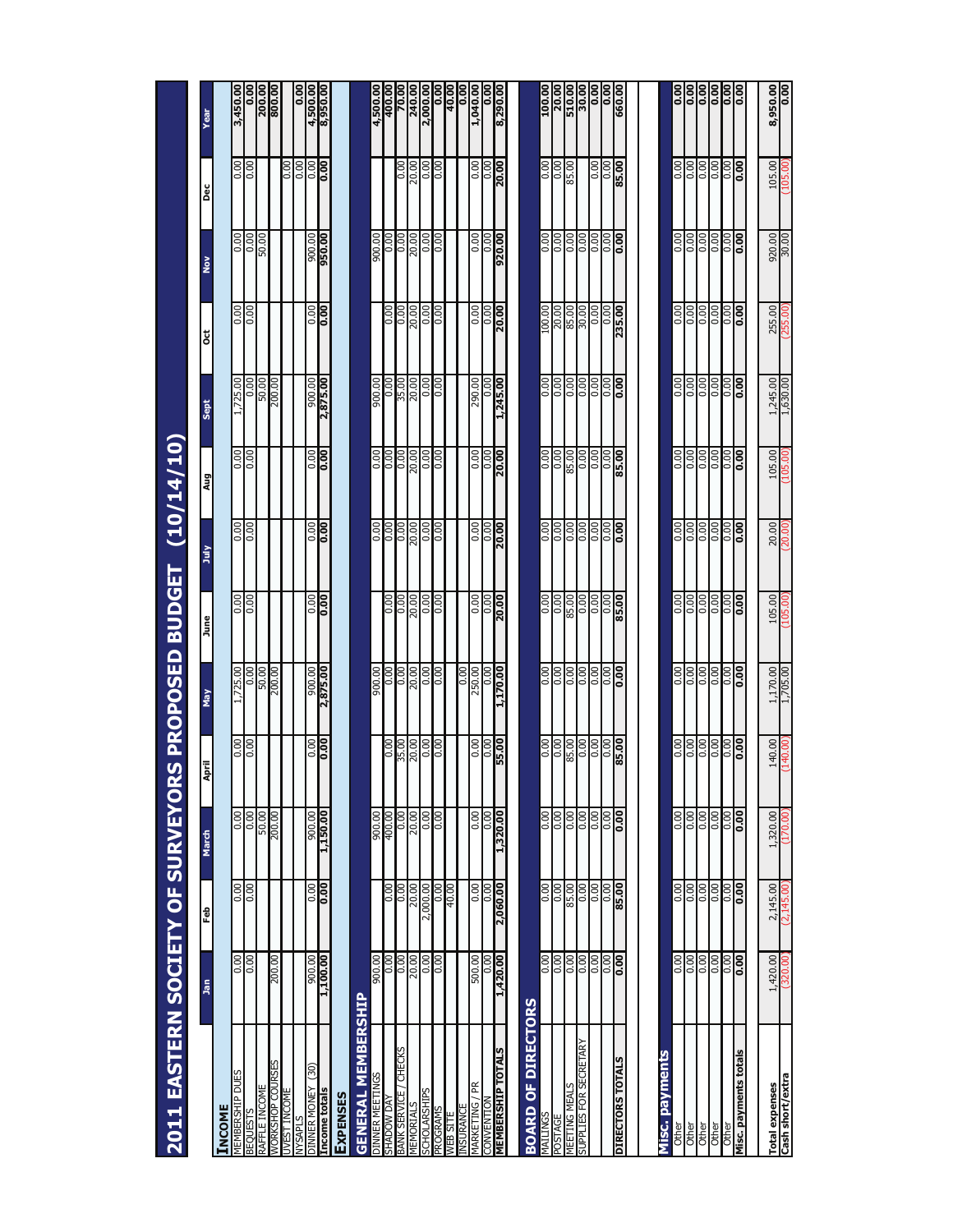# **Report ENYSLS 2009 Nominating Committee**

The 2009 Nominating Committee is proud to present the following slate of nominees for the 2010-2013 Board of Directors:

# **Senior Members:**

- 1) Richard Bennett, PLS
- 2) Randy Paquin, PLS
- 3) Robert Wilklow, PLS

# **Associate Members:**

- 1) Lee Lurie
- 2) David Weiss

All nominees Bio's have been or will be sent directly to the secretary to be included in the mailing.

Thank you.

2009 Nominating Committee *Jody Lounsbury, PLS (Chairman) William Whimple, PLS Kurt Heiss, PLS*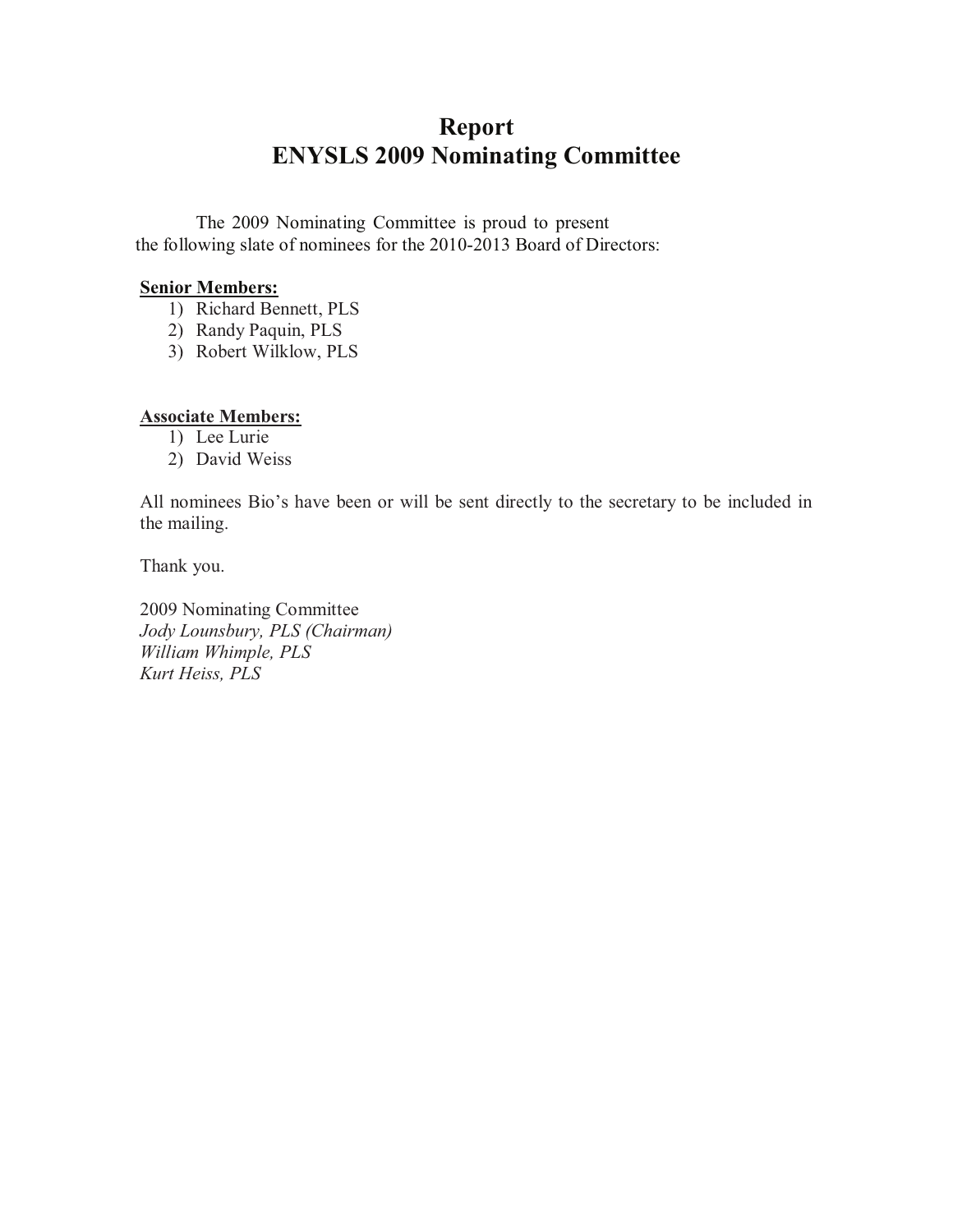# NYSAPLS Conference Committee Meeting Report

Attached is info from the last meeting of the NYSAPLS Conference Committee. The last meeting was held October 12, 2010 at NYSAPLS Headquarters.

The schedule of meetings for the coming year was established. Friday March 18 meeting will be held at the facility in Saratoga. Members of Eastern are welcome to attend as there will be a tour of the new conference center after the meeting. Exact schedule to follow.

The new facility should be completely operational by the time of the meeting. The first event will be held at the end of this month even though construction work is not complete.

At the next NYSAPLS board meeting the Regionals will be asked to become sponsor or cosponsor of some of the items still available. Seems like money is tight but Eastern is the host of the following conference.

The expenses for the Saratoga conference are expected to be much higher than at the Turning Stone due to the fact the hall at the Turning Stone is not an expense that needs to be paid.

The conference brochure is being ready for printing and should be mailed out soon. Registration is currently available through the web site.

Early bird registrants will be entered into a drawing for a free Monumental Registration.

Respectfully submitted:

Brian F. Magee October 14, 2010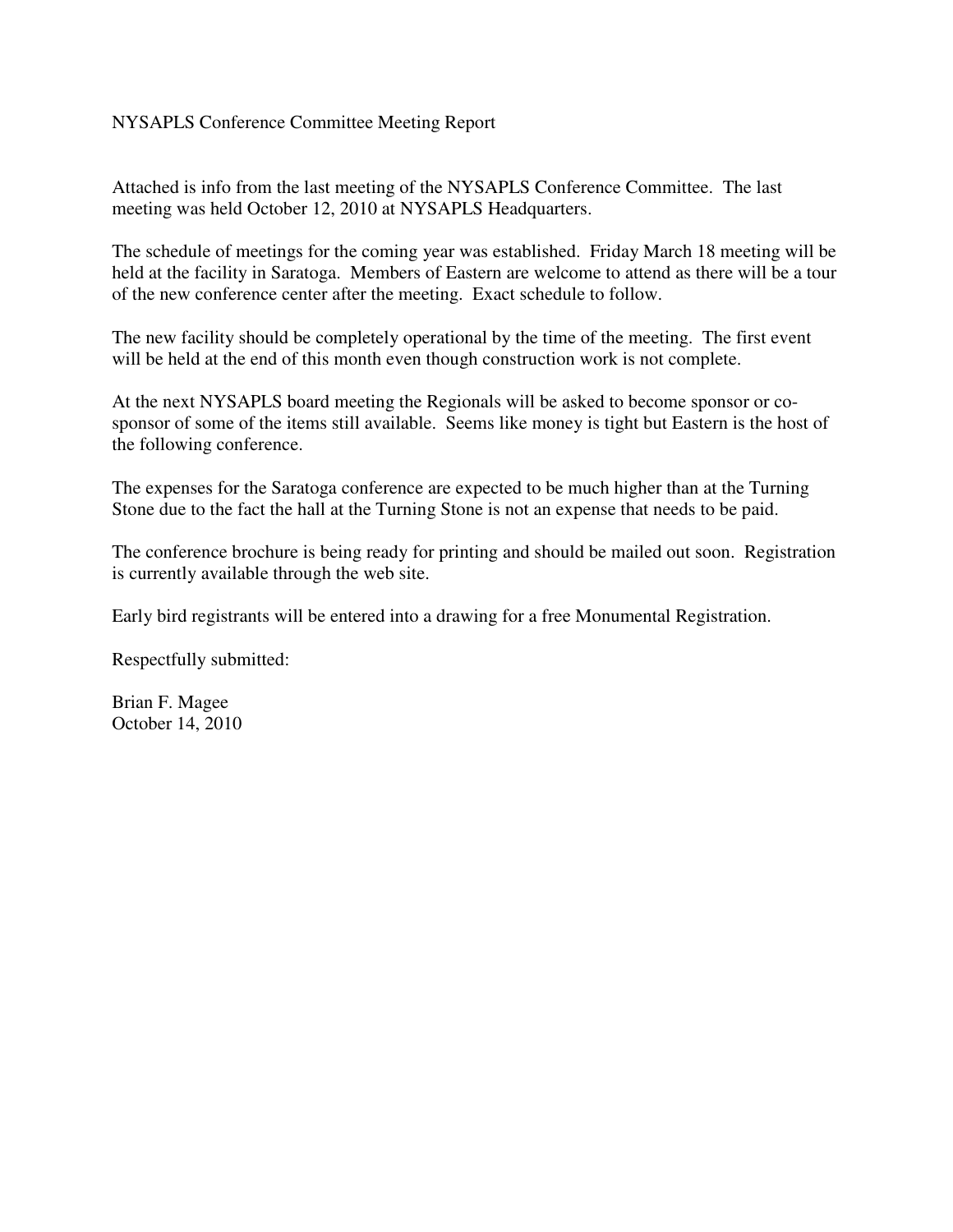### New York State Association of Professional Land Surveyors Conference Committee Meeting October 12, 2010 NYSAPLS Headquarters, Albany, NY

#### **MINUTES**

The meeting was called to order at 10:10am by Chairman Ken Stigner, with the following members present:

*Attendance*: Ken Stigner, chair, presiding; Brian Magee, Hans Christopherson, Steve Sehnert, Kate Jonietz *Attendance via phone*: Michael Rozeski, Alexandria Hurley *Staff Attendance*: Amber Anderson

#### **I. General**

Minutes of the August  $2<sup>nd</sup>$  meeting were accepted as submitted.

#### **a. 2010 Meetings**

The committee scheduled a meeting at the Turning Stone Resort to be held on either Thursday, December 9<sup>th</sup> or Tuesday, December 14<sup>th</sup>. The date will be determined after Mike meets with the Niagara Frontier regional to discuss if it is favorable for Ken and Amber to visit during their December regional meeting.

### **b. 2011 Meetings**

The committee set the following schedule tentatively for 2011:

| Date                               | Location                    |
|------------------------------------|-----------------------------|
| Friday, March $18th$               | Saratoga                    |
| Tuesday, May 17 <sup>th</sup>      | <b>NYSAPLS Headquarters</b> |
| Tuesday, July 12 <sup>th</sup>     | <b>NYSAPLS Headquarters</b> |
| Friday, September $16th$           | Saratoga                    |
| Tuesday, November 15 <sup>th</sup> | NYSAPLS Headquarters        |

### **II. 2011 Conference – Turning Stone (Niagara Frontier)**

#### **a. Regional Report**

Mike reported that the last NFLSA regional meeting was held September  $9<sup>th</sup>$ . They will meet again November 11<sup>th</sup>. He also mentioned he had spoke to professors Uli Besemann and Chris Westbrook regarding student assistance at conference. They both had encouraged utilizing their students for onsite assistance. The committee agreed, the students could assist with sign-in and introduction of speakers for the technician tracks, as well as helping out in the registration area.

In addition, Mike will confirm NFLSA's commitment to advertise in the conference journal at their next meeting.

### **b. Progress Report**

Staff reviewed the progress report as of October  $7<sup>th</sup>$ . The committee discussed potential sponsors to contact for support to reach the budgeted income goal.

#### **c. Conference Brochure**

The committee reviewed the conference brochure that is currently being printed and prepped for shipping. Staff pointed out a couple new highlights, such as the addition of the Pillars of Excellence awards information, the request for volunteer assistance on registration forms, and the new exhibit hall features promo.

#### **d. Scholarship Auction**

The committee discussed the solicitation of auction gifts. Staff will include a request for auction gifts with the booth preference request form in mid-December to encourage exhibitors to participate, and in hopes of securing gift commitments earlier than previous years. Silent auction tables will be prominently displayed in the exhibit hall to attract more bids. The committee will attempt to secure gifts and have them displayed for the welcome reception Wednesday evening. The auction will remain open until the start of the LIVE auction, Thursday evening, during the president's celebration reception.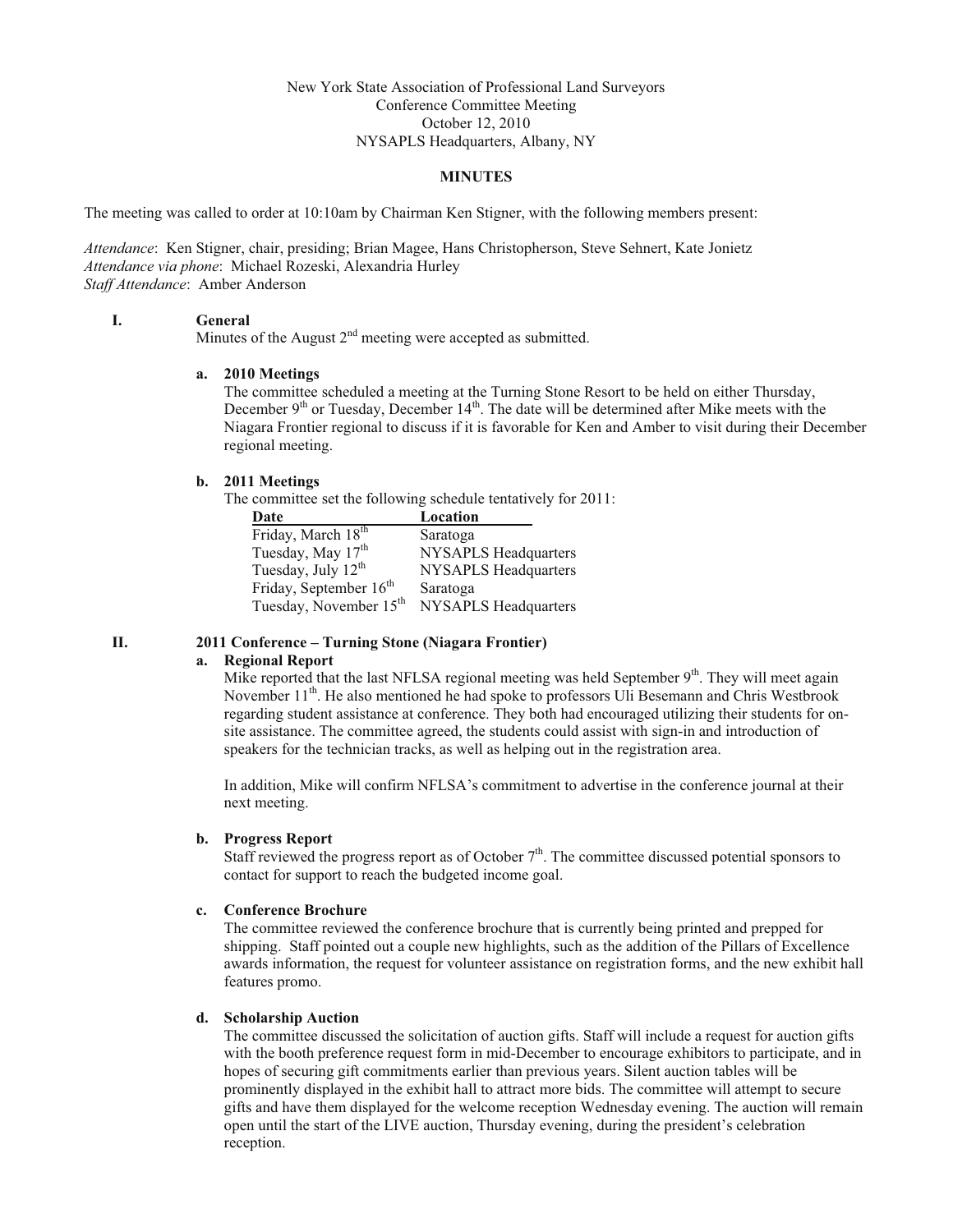### **e. Early-bird Registration Promotion**

It was decided by the committee to offer a new promotion to encourage greater overall attendance and early-bird registration. Conference registrants that submit their registration and payment by the earlybird deadline will be entered in a drawing to receive their registration complimentary. The drawing will be held shortly after December  $1<sup>st</sup>$ , once all early-bird registrations have been entered. The promotion announcement will be made by email.

Another promo idea for 2012 was discussed, offering a percentage discount for utilizing the online registration via NYSAPLS website. This will be re-visited when the 2012 budget is discussed and fees are formalized.

The committee also agreed it would beneficial to encourage regionals to partake in their own local/regional contests. This could dually promote regional meeting attendance and overall conference registration. Staff was asked to reach-out to regional presidents to suggest the following:

- Local drawings, such as a free conference registration sponsored by the regional
- ! Local participation and solicitation of map contest entries and award nominations
- Solicitation of sponsorship by regionals to fund the new tradeshow stage and vendor presentation area

### **f. Auxiliary**

Kate gave an update on the Auxiliary program progress. She reported she is doing well with staying within her expense budget for the program, as the off-site tour includes a couple low/no-cost options.

### **g. Exhibits**

The committee reviewed the exhibit hall layout and made a few suggestions that staff will discuss with Isaacs Nationwide for minor revisions. Staff will contact the Saratoga CVB to request their presence at the 2011 show to promote the 2012 conference.

### **III. 2012 Conference – Saratoga (Eastern NY)**

#### **a. Regional Report**

Brian Magee reported his region met in September, where Eastern members were showing interest in volunteering to assist with the conference. He mentioned the map contest and awards ceremony was brought up and discussed at his meeting. Staff reminded Brian his members are welcome to join the tour portion of our 2011 March committee meeting in Saratoga. Meeting details to be determined as the date gets closer.

#### **b. Budget**

The committee plans to review a draft of the 2012 budget at their March meeting to begin discussions on cost-cutting measures and fee setting to stay within our typical budget.

### **IV. 2013 Conference – Saratoga (host TBD)**

#### **a. Regional Host**

It was decided to outreach for a regional host at the next board of directors meeting in November. Staff will prepare a handout of bullet points on how hosting the conference can be beneficial to a regional, and what responsibilities are involved.

### **V. 2014 Conference and beyond**

#### **a. RFP**

Staff will prepare an RFP to be sent after the completion of the 2011 conference. She noted, it may be in the association's best interest to seek proposals now, while the economy is still at a low point and meeting facilities may be struggling.

#### **b. Location**

Staff will add a question to the 2011 conference evaluations, seeking attendee's preference for future conference locations. An online survey will also be conducted after the 2011 conference.